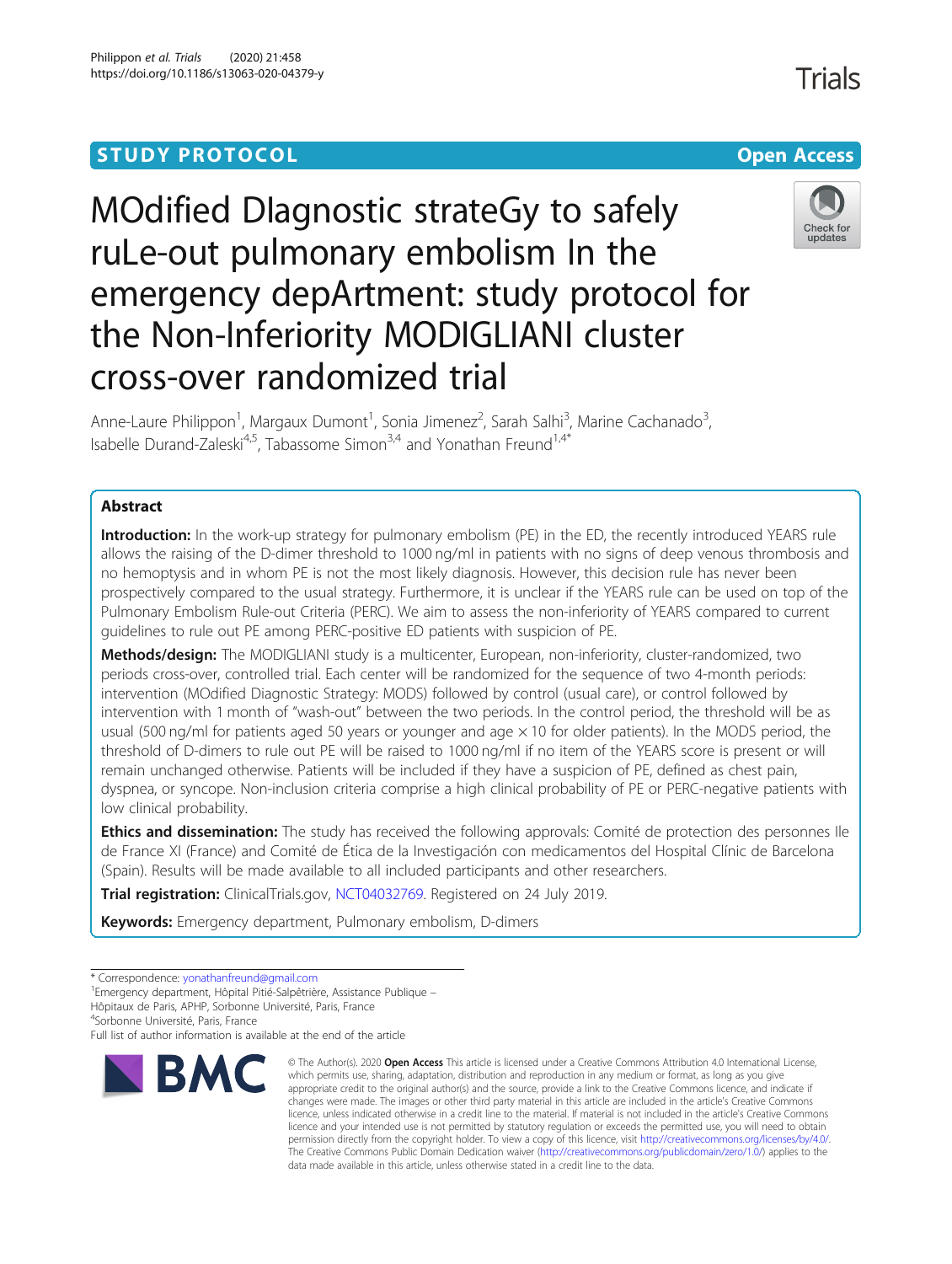# Strengths and limitation of this study

- This trial will address the safety of the YEARS rule applied in combination with PERC (i.e., after excluding PERC-negative patients) for the exclusion of pulmonary embolism in the emergency department.
- This trial will compare and assess the benefits of YEARS compared to the conventional strategy with age-adjusted D-dimers.
- This trial is a cluster cross-over randomized trial and is not randomized at the patient level.

### **Background**

The diagnosis of pulmonary embolism (PE) is a crucial matter in the emergency department (ED) [[1](#page-6-0)]. The overall prevalence of PE in suspected patients continues to decrease, and the rate of diagnostic failure is now below 1% in Europe and the USA [\[2](#page-6-0), [3\]](#page-7-0).. Because a missed PE could be potentially lethal, several researches reported that PE is both over-investigated and over-diagnosed. The diagnostic gold standards for PE are the computed tomographic pulmonary angiogram (CTPA) and the V/ Q scan, which have been shown to have clear risks (allergic reaction, acute renal failure, delayed solid tumor) and other downsides such as prolonged ED stay and increased cost  $[4-6]$  $[4-6]$  $[4-6]$  $[4-6]$ . To limit the use of imaging studies, two rules for excluding PE were recently reported to be safe: the PERC rule and the YEARS rule. PERC is an eight-item block of clinical criteria that has recently been validated to safely exclude PE in low-risk patients (Table 1). YEARS is a clinical rule that allows, in the absence of YEARS criteria, to safely raise the threshold of D-dimers to 1000 ng/ml for imaging studies (CTPA or V/Q scan) [\[7](#page-7-0)]. However, the latter has only been reported in prospective ED cohorts but has not yet been evaluated compared to the standard practice that follows international guidelines with the usual thresholds for Ddimers (e.g., 500 ng/ml for patients aged 50 years or younger and age  $\times$  10 ng/ml for older patients) [\[7](#page-7-0)–[9](#page-7-0)]. Therefore, its added value in clinical practice remains

Table 1 Pulmonary Embolism Rule out Criteria (PERC), 0-8, one point for each positive item

| Age $>$ 50 years         | $+1$ point |
|--------------------------|------------|
| Heart rate $>100$        | $+1$ point |
| SaO2 < 95%               | $+1$ point |
| Unilateral leg swelling  | $+1$ point |
| Hemoptysis               | $+1$ point |
| Recent trauma or surgery | $+1$ point |
| History of PE or DVT     | $+1$ point |
| Exogenestrogen use       | $+1$ point |

DVT deep venous thrombosis, PE pulmonary embolism

uncertain. Furthermore, whether a modified diagnostic algorithm that combines these two rules could safely reduce imaging study use in the ED is unknown.

The MODIGLIANI study is a trial designed to assess the non-inferiority and cost-effectiveness of the modified diagnostic strategy (MODS) that combines YEARS and PERC for ruling out PE in the ED.

# Methods/design

# Study design

The MODIGLIANI study is a prospective, multicenter, non-inferiority, cluster-randomized, cross-over, controlled trial in 20 EDs in France and Spain. The complete protocol can be seen in the appendix (Supplementary file [1](#page-6-0)). The study start date was October 1st 2019 and the end of the recruitment period is estimated to be in June 2020 and study completion October 1st 2020.

Each center will be randomized for the sequence of the periods: intervention (MOdified Diagnostic Strategy (MODS)) followed by control (usual care), or control followed by intervention with 1 month of "wash-out" between the two periods. The participating centers will implement the first assigned strategy until a target number of consecutive patients is reached (half of the patients to be included in total, namely 350 patients in each strategy); in the cross-over phase, the centers will implement the second assigned strategy in a similar number of consecutive patients. The reporting of this study will follow the CONSORT statement extended to cluster randomized trials. The reporting of the trial protocol paper follows the SPIRIT recommendations (Figs. [1](#page-2-0) and [2](#page-3-0)) [\[10,](#page-7-0) [11](#page-7-0)].

# Selection of participants

This study will include patients who provide written or oral consent with a suspicion of PE defined as:

- New onset of or worsening shortness of breath
- or chest pain,
- or syncope

As the prevalence of PE in patients with isolated syncope is not reportedly sufficiently low to rule out PE, we also included this inclusion criteria along with chest pain and shortness of breath [\[12](#page-7-0)].

Non-inclusion criteria are listed as follows:

- Anticipated inability to be followed up at 3 months
- Obvious cause other than PE for chest pain, syncope, or dyspnea
- High clinical probability of PE (estimated by the physician gestalt as > 50%)
- Low clinical probability of PE (estimated by the physician gestalt as < 15%) and no item of the PERC score (Table 1)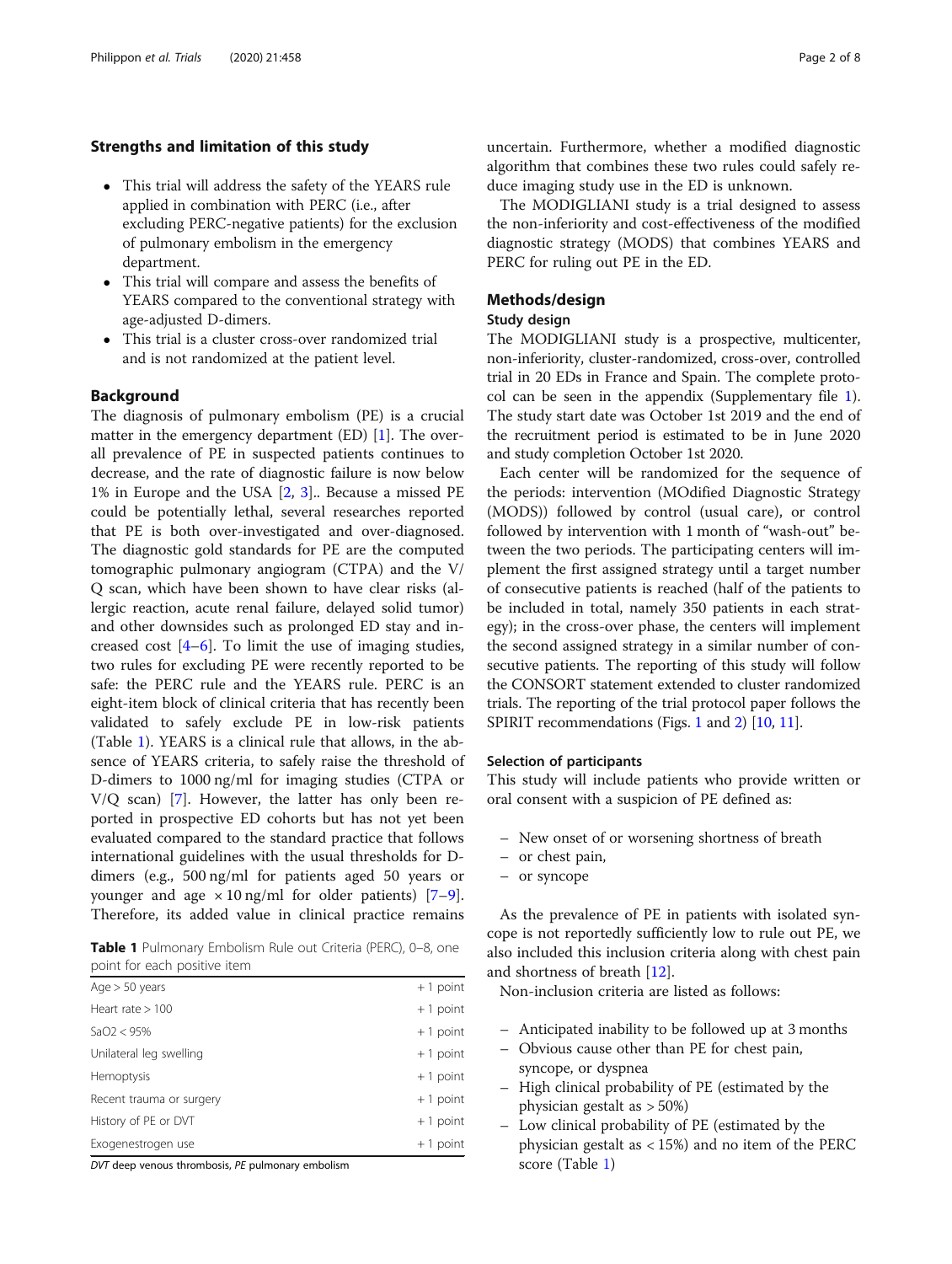<span id="page-2-0"></span>

- Acute severe presentation (clinical signs of respiratory distress, hypotension, SpO2 < 90%, shock)
- Concurrent anticoagulation treatment
- Current diagnosed thrombo-embolic event (in the past 6 months)
- Prisoners
- Pregnancy
- No social security
- Participation in another intervention trial

The emergency physician will assess the clinical probability of PE during screening, estimated by the clinician gestalt. As described in previous studies, this gestalt assessment is established by answering the question "How do you estimate the pre-test clinical probability: low, moderate, or high?" Patients with a high clinical

probability of PE will not be included because they should be investigated with CTPA or V/Q scan, and therefore our modified algorithm will not concern them [[13](#page-7-0)–[15](#page-7-0)]. We will also exclude patients with a low clinical probability and a PERC score of 0 (based on clinical parameters taken by the emergency physician at the time of first clinical evaluation), as it has been validated that these patients have a very low risk of PE and should not be investigated for PE [\[16,](#page-7-0) [17\]](#page-7-0).

In all participating centers, patients will be screened and recruited by the treating emergency physicians.

# Procedure and interventions

The diagnostic strategy for PE will first include a Ddimer analysis. The threshold for ruling out PE before ordering an imaging study will depend on the study period; in the control period, a positive D-dimer is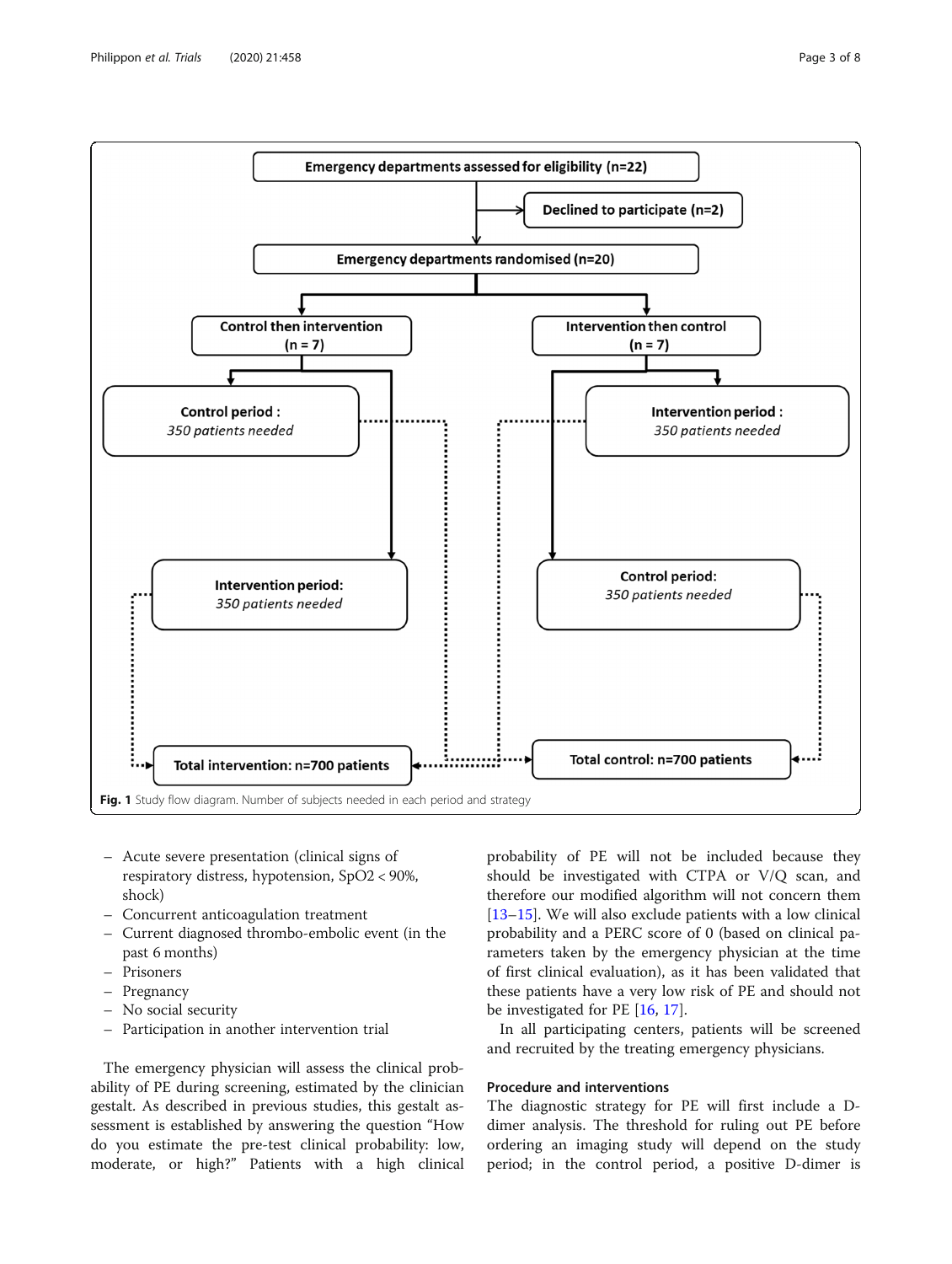<span id="page-3-0"></span>

|                                                                                    | <b>STUDY PERIOD</b>                    |          |                |                   |
|------------------------------------------------------------------------------------|----------------------------------------|----------|----------------|-------------------|
|                                                                                    | Period<br>order<br>allocation          | ED visit | During ED stay | 3 month Follow up |
| <b>TIMEPOINT**</b>                                                                 | <b>Before</b><br>start of the<br>trial | Day 0    | Day 0          | 3 month           |
| <b>ENROLMENT:</b>                                                                  |                                        |          |                |                   |
| <b>Eligibility screen</b>                                                          |                                        | X        |                |                   |
| Informed consent                                                                   |                                        | X        |                |                   |
| Allocation                                                                         | X (cluster<br>cross-<br>over)          | X        |                |                   |
| <b>INTERVENTIONS:</b>                                                              |                                        |          |                |                   |
| [Control or<br><b>YEARS]</b>                                                       |                                        |          | X              |                   |
| <b>ASSESSMENTS:</b>                                                                |                                        |          |                |                   |
| [Baseline clinical<br>variables (age,<br>vital parameters,<br>risk factors for PE] |                                        | X        |                |                   |
| Thrombo-embolic<br>event]                                                          |                                        |          |                | $\times$          |
| [D-dimer result and<br>CTPA result]                                                |                                        |          | X              |                   |

defined as > 500 ng/ml in patients aged 50 years and younger, and as  $>$  age  $\times$  10 ng/ml for patients older than 50 years.

In the intervention period, the YEARS score will be assessed (Table 2). If the YEARS score is 0 (absence of any of the three items), a positive D-dimer is defined as > 1000 ng/ml. In other cases, the threshold will remain unchanged (> 500 ng/ml in patients aged 50 years and younger, and as  $>$  age  $\times$  10 ng/ml for patients older than 50 years).

The total duration of a patient's participation in the study is 3 months.

### Objectives and outcomes

The primary objective of this trial is to assess the safety of a modified diagnostic strategy (MODS) in the ED using the YEARS rule for patients in whom PE is not excluded by PERC score. Secondary objectives are to assess the efficacy of the MODS strategy in reducing ordering

| Table 2 YEARS rule, 0-3, one point for each positive item |  |  |  |  |  |
|-----------------------------------------------------------|--|--|--|--|--|
|-----------------------------------------------------------|--|--|--|--|--|

| .<br>----                       |            |
|---------------------------------|------------|
| PE is the most likely diagnosis | $+1$ point |
| Clinical signs of DVT           | $+1$ point |
| Hemoptysis                      | $+1$ point |
|                                 |            |

DVT deep venous thrombosis, PE pulmonary embolism

of CTPA or V/Q scan, introduction of anticoagulant, ED length of stay, hospital admission following ED visit, all causes readmission and mortality at 3 months, and diagnosed pulmonary embolism at 3 months after excluding isolated sub-segmental PE. The trial will also assess the safety of the PEPS score (Table [3\)](#page-4-0) and evaluate the overall 3-month cost-reduction of the MODS strategy [\[18](#page-7-0)].

The primary endpoint is the failure proportion of the diagnostic strategy, defined as a diagnosed thromboembolic event at 3 months follow-up (either a PE or a deep venous thrombosis), among patients in whom PE was initially ruled out. Exclusion of PE in the ED is done upon a negative D-dimer result or negative CTPA or negative V/Q scan in both groups. The primary criterion of thrombo-embolic event will be based on an objective diagnosis of DVT on Doppler ultrasonography, an intraluminal defect on CTPA, or a V/Q lung scan with a reported high probability. To confirm the occurrence of the primary endpoint, all files with evidence of thromboembolic event collected by the local investigator of each center will be independently reviewed by an adjudication committee of three experts, emergency physicians, blinded one to each other, and blinded to the study period. The adjudication committee will also review cases of death with no evidence of thrombo-embolic event and will adjudicate the death as likely related to a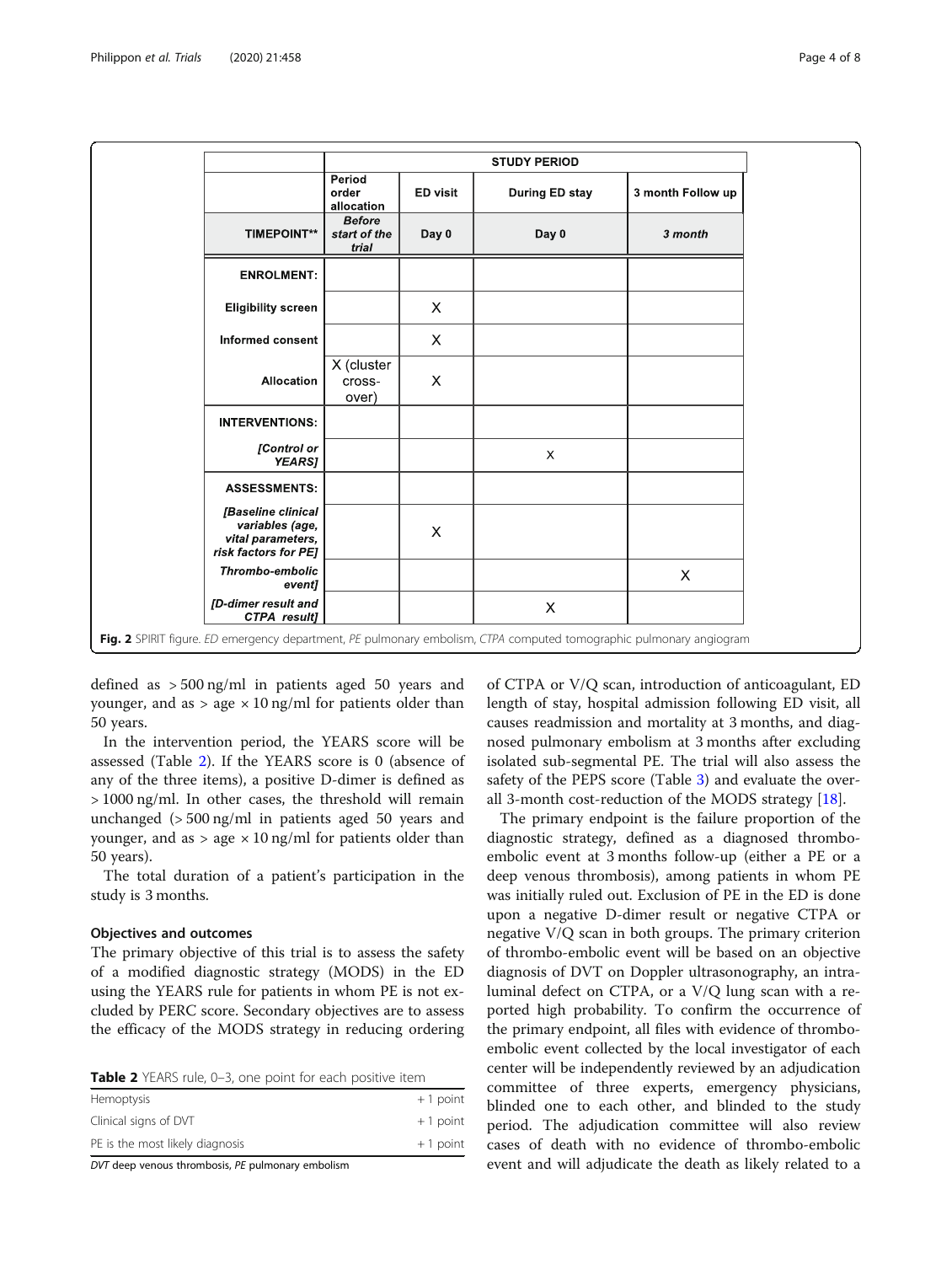<span id="page-4-0"></span>

| <b>Table 3</b> Pulmonary Embolism Probability Score (PEPS) |
|------------------------------------------------------------|
|------------------------------------------------------------|

|                                                 | Points         |
|-------------------------------------------------|----------------|
| Age $<$ 50 years                                | $-2$           |
| Age 50-64 years                                 | $-1$           |
| Chronic respiratory disease                     | $-1$           |
| Heart rate $< 80$ /min                          | $-1$           |
| Chest pain and dyspnea                          | 1              |
| Prolonged decubitus                             | $\mathfrak{D}$ |
| Sex male                                        | $\mathfrak{D}$ |
| Syncope                                         | 2              |
| History of thrombo-embolic disease              | $\mathfrak{D}$ |
| Estrogen use                                    | $\mathcal{P}$  |
| SpO2 < 95%                                      | 3              |
| Lower leg pain or edema                         | 3              |
| Pulmonary embolism is the most likely diagnosis | 5              |

< 0 Pulmonary embolism (PE) unlikely (PE ruled out) ; 0–4, low probability (Ddimer threshold at 1000 ng/ml) ; 5–11, intermediate probability (age-adjusted threshold for D-dimer) ; > 11, high probability (computed tomographic pulmonary angiogram indicated)

PE or not. Adjudication of a PE-related death will follow the recommendations of Tritschler et al. [\[19](#page-7-0)]. The review process includes analysis of all medical files of the patient from inclusion to follow up, including reports of any imaging study.

Secondary endpoints include:

- CTPA or V/Q scan
- Anticoagulant therapy administration
- Length of stay in the ED (hours)
- Admission to the hospital following ED visit
- All causes re-hospitalization at 3 months
- Death from all causes at 3 months
- Diagnosed pulmonary embolism at 3-month followup, excluding the isolated sub-segmental pulmonary embolism, among patients in whom PE has been initially ruled out
- Pulmonary Embolism Probability Score (PEPS)
- 3-month total cost and cost-effectiveness (cost per major adverse event averted)

Details of PEPS are reported in Table 3 [\[18](#page-7-0)].

# Sample size calculation

In the recent recommendations of the International Society of Thrombosis and Hemostasis on studies for PE diagnosis in the ED, it has been suggested that the maximum acceptable failure rate of a tested strategy should not exceed 1.85% [[3\]](#page-7-0). The recent large European prospective cohort studies on PE diagnosis (PROPER, PER-CEPIC, YEARS, ADJUST-PE) reported a failure rate of 0.1–0.5%. With an anticipated failure rate of 0.5% in the control group, a non-inferiority margin set at 1.35% (according to the ISTH recommendations so the upper bound of the 95% confidence interval (CI) of the failure rate in the intervention group will not exceed 1.85%), beta =  $20\%$ , and one-sided alpha =  $2.5\%$ , N1 =  $857$  patients are needed (East 6, Cytel, Cambridge, MA, USA). Under the assumption of an intra-class correlation coefficient (CCIC) of 0.018, an interperiod correlation (η) of 0.0115 (based on previous cluster randomized trials in French EDs) and a mean cluster size for one period  $(m) = 22$  patients, the cluster design effect would be 1.37 [[17,](#page-7-0) [20](#page-7-0)]. Considering 5% of non-evaluable patients, with 18 centers and two periods, 1234 patients are needed.

Besides the non-inferiority analysis, it is of utmost importance that the upper bound of the 95% CI of the failure rate of the tested modified diagnostic strategy remains below 1.85%, whatever the rate of the control group is. Our retrospective study reported an anticipated failure rate at 0.85% but focused only on low risk patients. Therefore, with an anticipated failure rate of 1% in the intervention period, the sample size of this group should be at least 700 to respect the maximal upper bound of 1.85%.

Therefore, for a conservative approach to these two conditions (non-inferiority margin at 1.35% and maximal upper bound of the 95% CI below 1.85%), 1400 (700 in each group) subjects will be needed in this study.

### Randomization and period allocation

Sites' sequence randomization will be computer generated by a biostatistician from the clinical research platform URC-Est, independent of the study and before the study starts. Randomization will be stratified on country and center size.

# Data collection and data management

Data will be collected in an electronic case report form (e-CRF by the ED investigators with the help of clinical research technicians (CRT)). This e-CRF comprises baseline characteristics (past medical history, systolic blood pressure, heart rate, and other items from PERC, Wells and YEARS decision rules). Follow-up at 3 months will be done by phone interview of the patient or their general practitioner, outpatient consultation, email, or hospital visit. Outcome data recorded at follow-up will be entered in the same e-CRF as any serious adverse events that might occur.

### Statistical analysis plan

The complete statistical plan can be seen in the appendix (Supplementary file [2\)](#page-6-0).

No interim analysis is planned. Analysis will be performed at the end of the study after data review and freezing of the data base. Baseline patient characteristics will be considered at the cluster (center) and patient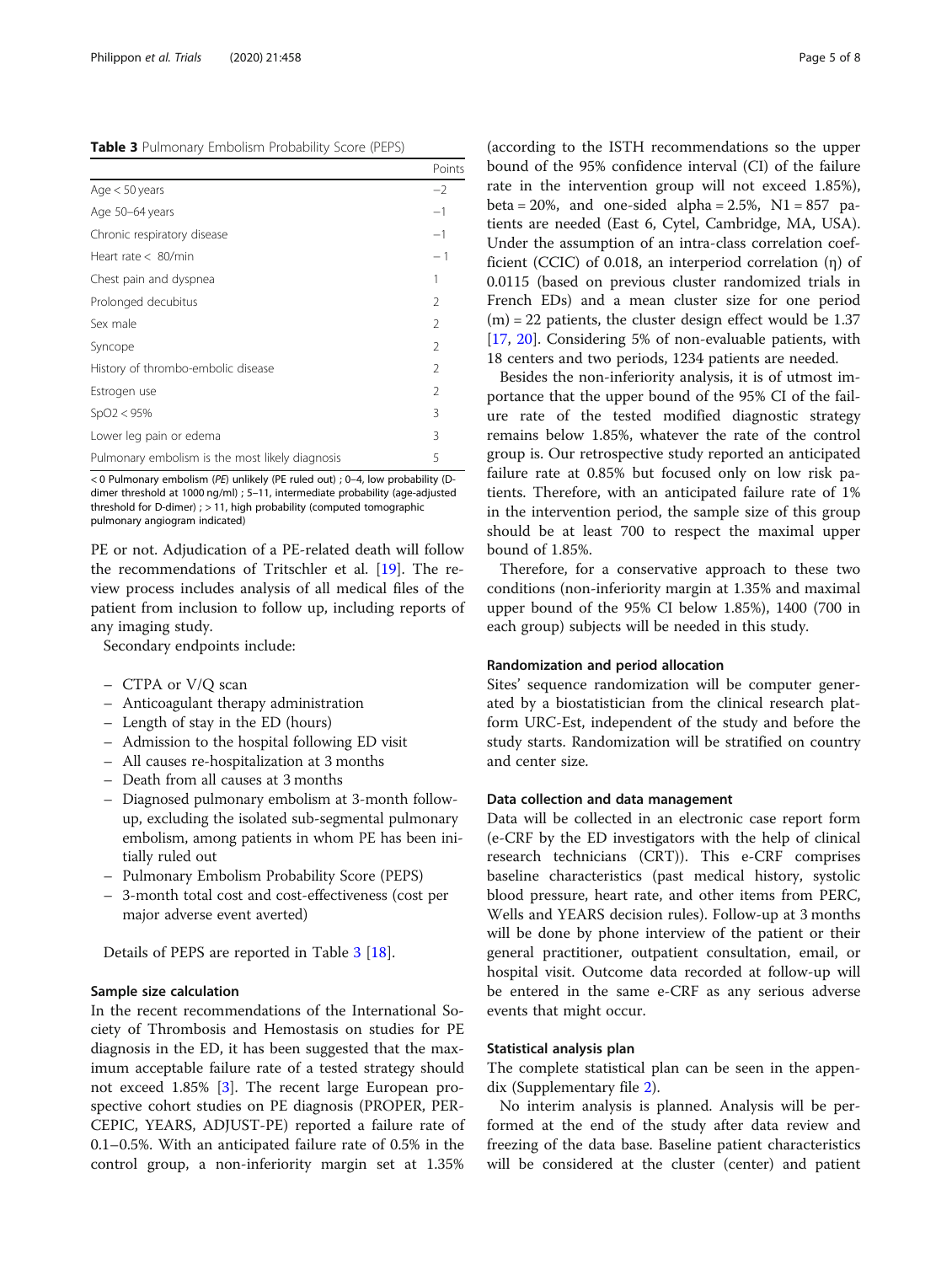levels. For the center level, characteristics at the beginning of the study will be described (there are no expected changes between the two periods for cluster characteristics). Baseline characteristics of patients will be described globally and according to the group of intervention. Continuous variables will be summarized using descriptive statistics, i.e., number of subjects, mean, median, standard deviation (SD), inter quartile range, minimum and maximum. Categorical variables will be summarized by frequency and percentage.

Since this is a non-inferiority study, analysis of the principal criterion will be performed on the per-protocol population (patients without major protocol deviation as no respect of selection criteria, no respect of strategy assigned by randomization, missing values for the principal criteria, or other major protocol deviation identified during data review before freezing of the data base). A sensitivity analysis will be performed on the intentionto-treat population (all randomized patients, except those that withdrew consent). Given the rare occurrence of a thrombo-embolic (TE) event, a generalized linear regression mixed model with Poisson distribution (log link) will be performed (Poisson model for proportions), taking into account a random effect for each center and considering period and strategy-by-period interactions as fixed effects. The decision rule will be based on the upper bound of the 95% two-sided CI of the incidence rates ratio of TE events. Any missing value will be considered as a failure. Secondly, sensitivity analysis will be performed using the 95% two-sided CI of the difference of percentage of TE events between groups. If the upper bound of the CI is above 1.35% of the difference, the inferiority hypothesis of the intervention group will be rejected. Secondary criteria will be compared between groups on the intention-to-treat population and under the superiority hypothesis. The proportions of irradiative imaging, of introduction of anticoagulation regimen, of hospital admission following the ED visit, of all causes of hospital readmission at 3 months, and of all-cause death at 3 months will be compared between groups by using generalized linear regression mixed models with Poisson distribution (log link), taking into account a random effect for each center and considering period and strategyby-period interaction as fixed effects. If the number of events is sufficient, generalized linear regression mixed modeling with Bernoulli distribution (logit link) will be performed. The proportion difference between groups and its 95% CI will be calculated.

The ED length of stay will be compared between the two periods using a linear regression mixed model, taking into account a random effect for each center and considering period and strategy-by-period interaction as fixed effects. In case of non-normality distribution of the interest variable, a transformation could be performed or a model appropriate to data distribution could be selected.

Differences between groups in the proportion of patients with diagnosed PE at 3-month follow-up, excluding isolated sub-segmental PE, among patients in whom PE has been initially ruled out, will be calculated as well its 95% CI. If possible, generalized linear regression mixed models with Poisson distribution (log link) will be performed. A random effect for each cluster will be considered and considered fixed effects will be period and strategy-by-period interactions. If the number of events is sufficient, generalized linear regression mixed modeling with Bernoulli distribution (logit link) could be performed. The proportion of patients with a diagnosed TE event at 3-month follow-up (either a PE or a deep venous thrombosis), among patients in whom PE was initially ruled out by the PEPS score, will be described with its 95% CI.

Sensitivity analysis will be performed on the perprotocol population. Missing values for secondary criteria will not be replaced. All superiority tests will be two-sided and  $p$  values less than 0.05 will be considered significant.

### Medico-economic evaluation

This first economic evaluation of the innovative diagnostic strategy of PE follows the recommendations from the French national health authority and the CHEERS statement for single-trial-based studies [[21](#page-7-0)].

Given the non-inferiority hypothesis, the primary analysis assumes that the modified diagnostic strategy is either dominant (cheaper and equally or more effective) or decrementally cost-effective (cost-reducing and possibly TE event increasing below the upper bound of the 95% two-sided CI of the incidence rate ratio of TE events) [[22](#page-7-0), [23](#page-7-0)]. The perspective of the analysis is the healthcare system and the time horizon is 3 months. Resources will be collected prospectively at the patient level using the study case report form supplemented by data from the hospital claims database for the entire duration of the study period. Costs for the index admission and in-trial follow-up period are assessed using a combination of resource-based and event-based methods. In-hospital resource utilization will be described based on diagnosis and procedural codes and length of stay for the entire duration of the index admission and subsequent hospital stays. Out of hospital resources will be estimated from the CRF and patient interviews during the follow-up visits. We will collect information on ED visits, consultations, medications, and imaging laboratory tests. Out of hospital resources will be valued using the latest price/tariff schedule. In view of the short duration of this study, costs and benefits are not discounted. The economic evaluation will use the difference in the safety of each strategy as the effectiveness criterion in accordance with previous studies [\[24\]](#page-7-0). The analysis is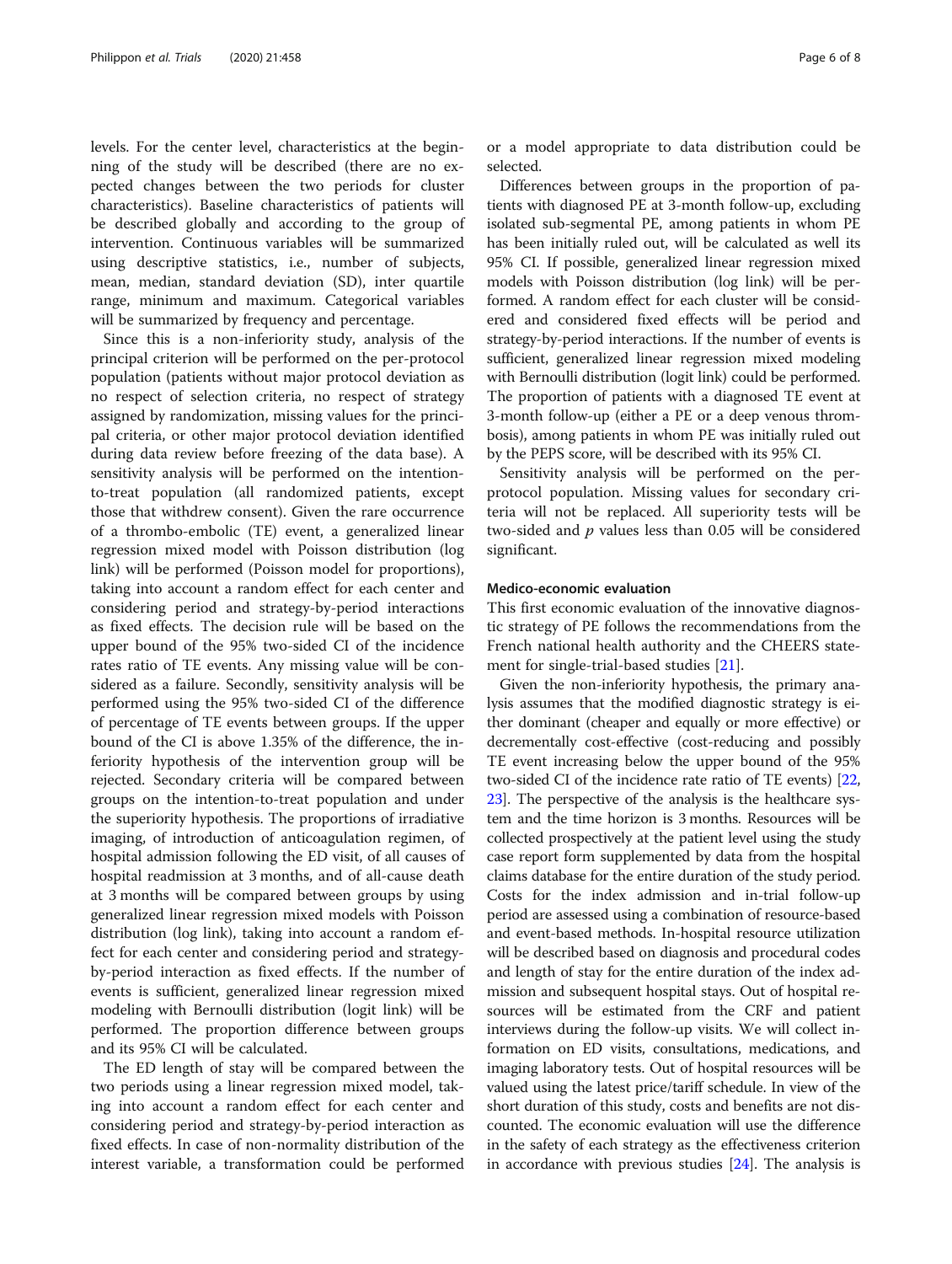<span id="page-6-0"></span>based on the entire population of patients included in the trial.

The unit of analysis is the patient. Costs will be presented as means with 2.5 to 97.5% bootstrapped intervals. Between-group comparisons of costs will be performed using the bootstrap t-test. A joint comparison of costs and effects will be performed by nonparametric bootstrapping with 1000 re-samples and the probabilities of better/worse performance of modified diagnostic algorithm and higher/lower costs will be determined.

# Ethics and dissemination

All eligible ED patients will be informed about the study by an information form in participating centers. The treating physician or the local investigator will explain the rationale and objectives of the study. An information note will be given to him/her, and he/she will be able to discuss the study with the physician or local investigator or research assistant. In France, since this is a cluster randomized trial with minimal risk and constraints, if a patient does provide freely-given oral consent, he/she can be included in the study. In addition, the investigator will specify in the person's medical file the person's participation in the research and the procedures for obtaining his/her oral consent. In Spain, signed informed consent from the patient will be sought.

This trial has been accepted by an institutional review board (IRB) in both France and Spain: Comité de protection des personnes Ile de France XI and Comité de Ética de la Investigación con medicamentos del Hospital Clínic de Barcelona.

Authorization from Agence Nationale de Sécurité du Médicament and Comité National Informatique et Liberté was also obtained before the start of the trial. There is no need of a data and safety monitoring board as this research is classified as "minimal risk".

All modifications of the protocol will be shared with the relevant IRB for approval. The URC-Est clinical research platform and primary investigator will have access to the final dataset. Raw unidentified data can be shared for research purposes upon request after agreement with the sponsor and the primary investigator. The results of the trials and all potential ancillary or post-hoc analysis will be shared by communication in national congress and publication in peer review journals.

# Trial status

ClinicalTrials.gov Identifier: NCT04032769.

Recruitment status: Recruiting.

First posted: July 25, 2019.

Last update posted: November 19, 2019.

Study start date: October 1st 2019.

Expected study completion date: June 2020.

Protocol version: 2.1, 02/29/2020.

# Supplementary information

Supplementary information accompanies this paper at [https://doi.org/10.](https://doi.org/10.1186/s13063-020-04379-y) [1186/s13063-020-04379-y](https://doi.org/10.1186/s13063-020-04379-y).

Additional file 1. Study protocol. Additional file 2. Statistical analysis plan.

### Acknowledgements

Not applicable.

### Authors' contributions

YF, ALP, and TS designed the study. MC decided the statistical plan and performed sample size calculation. ALP and MD participated in study implementation and center recruitment. SJ is the primary investigator for Spain and obtained ethics approval and authorization. SS oversees the whole recruitment process and data management. YF and ALP drafted the protocol article. All authors reviewed and accepted the final version.

### Funding

This work was supported by a grant from Programme Hospitalier de Recherche Clinique - PHRC 2018 (French Ministry of Health). The funding body had no role in the design of the study and collection, analysis, and interpretation of data and in writing the manuscript.

### Availability of data and materials

A complete statistical analysis plan is available as an appendix. The trial dataset will be made available upon request to the authors or clinical research unit.

#### Ethics approval and consent to participate

This trial has been accepted by an IRB in both France and Spain: Comité de protection des personnes Ile de France XI and Comité de Ética de la Investigación con medicamentos del Hospital Clínic de Barcelona. Authorization from Agence Nationale de Sécurité du Médicament and Comité National Informatique et Liberté was also obtained before the start of the trial.

In France, since this is a cluster randomized trial with minimal risk and constraints, if a patient provides freely-given oral consent, he/she can be included in the study. In addition, the investigator will specify in the person's medical file the person's participation in the research and the procedures for obtaining his/her oral consent. In Spain, signed informed consent from the patient will be sought.

#### Consent for publication

Not applicable.

### Competing interests

The authors declare that they have no competing interests.

#### Author details

<sup>1</sup> Emergency department, Hôpital Pitié-Salpêtrière, Assistance Publique -Hôpitaux de Paris, APHP, Sorbonne Université, Paris, France. <sup>2</sup>Emergency Department, Hospital Clinic, Barcelona, Spain. <sup>3</sup>Department of clinical pharmacology and Clinical Research Platform of East of Paris (URCEST-CRC-CRB), APHP.Sorbonne Universite, hôpital Saint Antoine, Paris, France. <sup>4</sup>Sorbonne Université, Paris, France. <sup>5</sup>Health economics research unit Hopital de l'Hotel Dieu APHP, Paris, France.

### Received: 2 April 2020 Accepted: 5 May 2020 Published online: 03 June 2020

#### References

- 1. American College of Emergency Physicians Clinical Policies Committee, Clinical Policies Committee Subcommittee on Suspected Pulmonary Embolism, Clinical policy: critical issues in the evaluation and management of adult patients presenting with suspected pulmonary embolism. Ann Emerg Med. 2003;41:257–70. <https://doi.org/10.1067/mem.2003.40>.
- 2. Dronkers CEA, Ende-Verhaar YM, Kyrle PA, et al. Disease prevalence dependent failure rate in diagnostic management studies on suspected